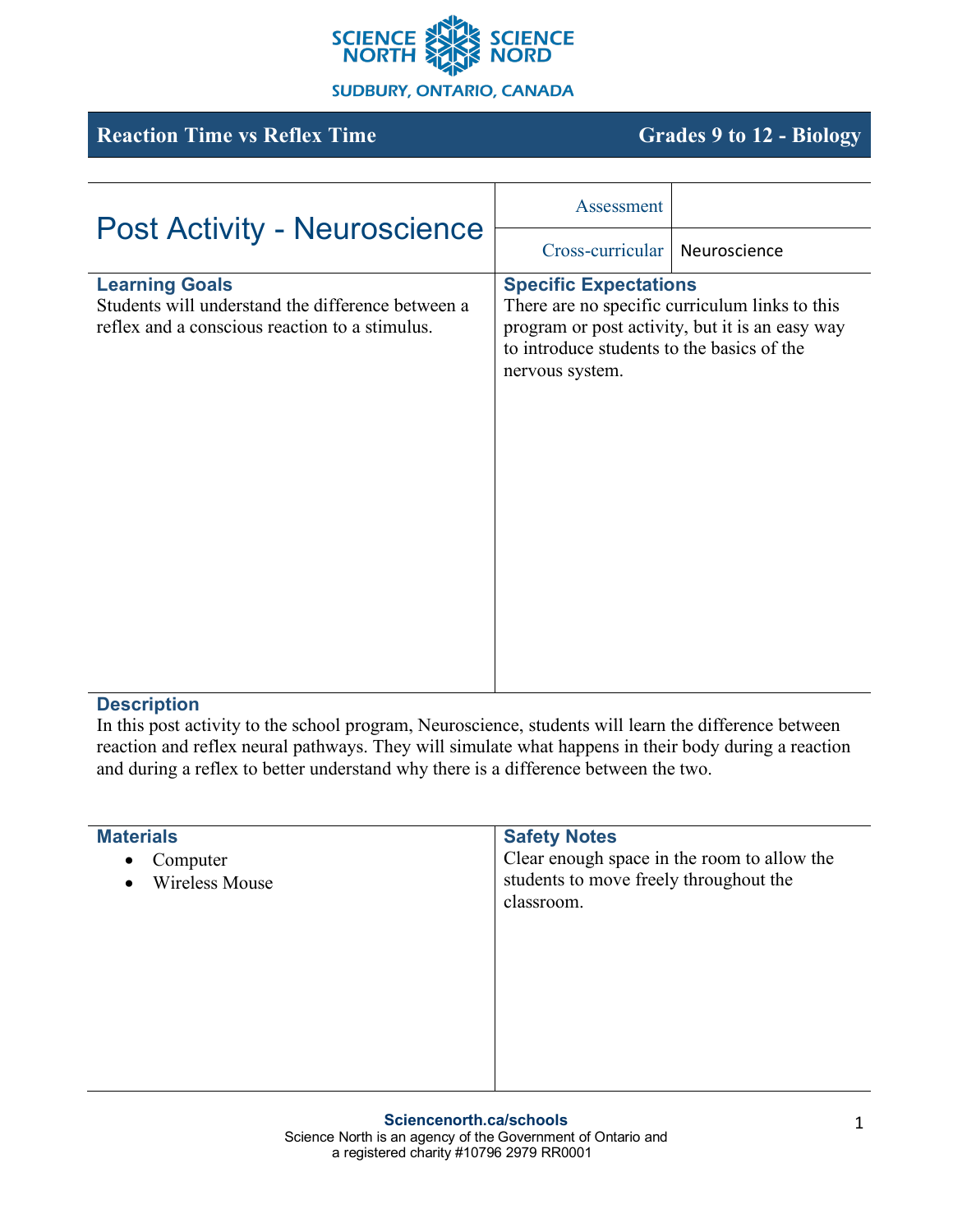

#### **Introduction**

- 1. Ask students if they know the difference between a reflex and a reaction.
- 2. Reactions are voluntary responses whereas reflexes are involuntary or unintentional (and not subject to conscious control in most cases).
- 3. Explain that a reflex and a reaction each take a different neural pathway. This will result in different periods of time for reflexes as opposed to reactions.
- 4. Go over each pathway. The Neural Pathways handout has examples of both pathways.

## **Action**

- 1. Go to: https://www.humanbenchmark.com/tests/reactiontime
- 2. This website will calculate the average time it takes for you to click the mouse when the light turns from red to green.
- 3. Ask students if this is measuring a reflex or a reaction. (It is measuring reaction time because you are making a conscious decision to click the button when you see the light turn from red to green.)
- 4. Get the students to try the Reaction Time activity. Ask them if they can get faster with practice. (Probably, up to a point.)
- 5. Now, students are going to become the nerves of the neural pathways, and simulate how a reflex works versus a regular reaction to a stimulus. Use the Neural Pathways handout to determine the roles of each student.
- 6. For the reflex time simulation:
	- a. You will need groups of **three** students, and a computer with a wireless mouse for each group.
	- b. Students will be using the reaction time website as a stimulus, but the student seeing the colour change will not be clicking the mouse.
	- c. One student will see the colour change (simulating the dorsal root ganglion). This student will relay when the screen is green to the next student. Student number two will write on a piece of paper, "Click".
	- d. Student number two will simulate the relay neuron (interneuron) and pass the paper with the information from the previous student to the ventral root motor neuron and the brain.
	- e. Student number three will simulate the ventral root motor neuron and press the button to stop the simulation
	- f. Record the time taken
	- g. NOTE: this works best if the third student does not see the screen. This can be done with a wireless mouse.
- 7. For the reaction time simulation:
	- a. You will need groups of **five** students, and a computer with a wireless mouse for each group.